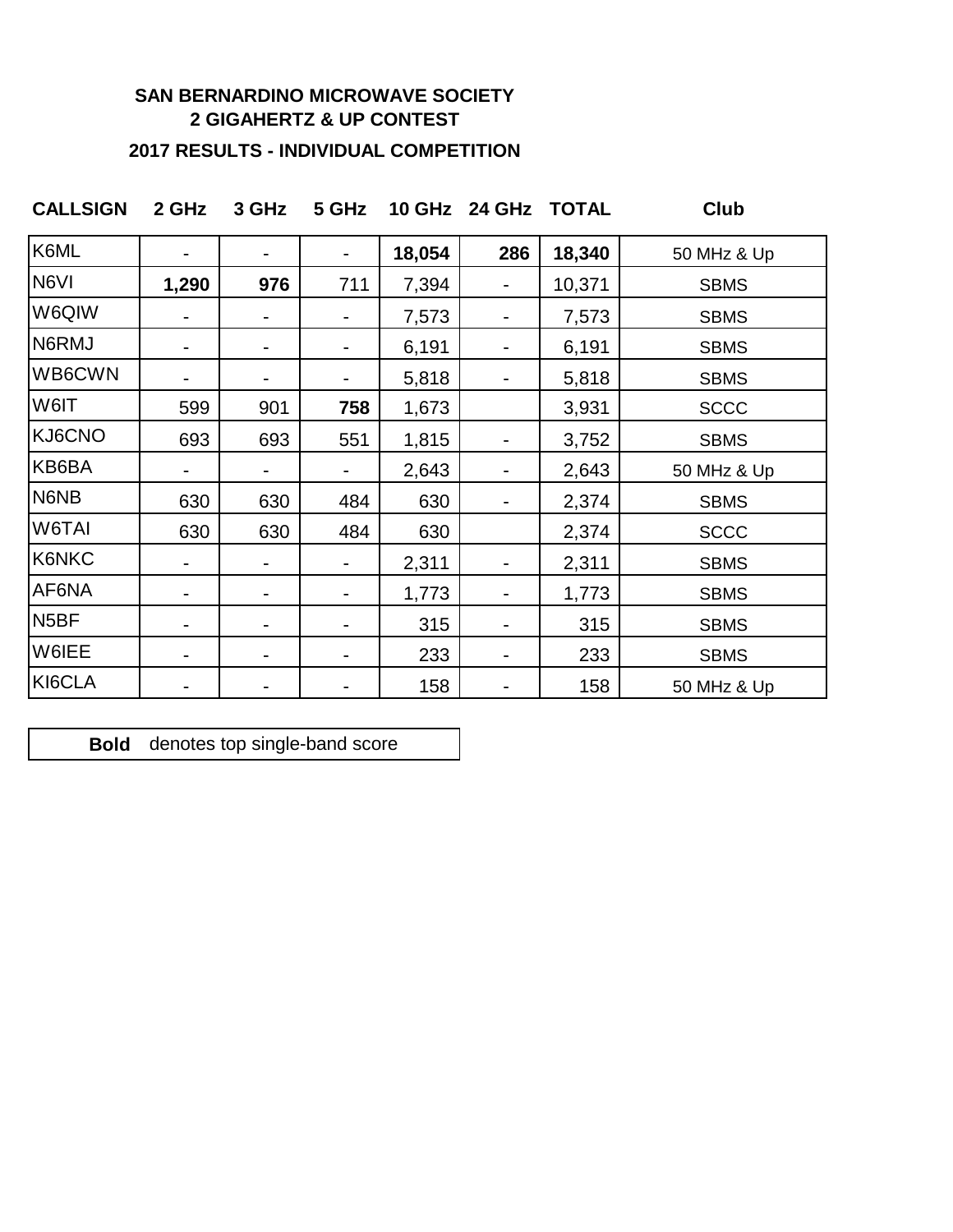### **2017 RESULTS - CLUB COMPETITION SAN BERNARDINO MICROWAVE SOCIETY 2 GIGAHERTZ & UP CONTEST**

| <b>CALLSIGN</b>   |      | <b>SCORE</b>    | <b>CLUB</b> |                            |  |
|-------------------|------|-----------------|-------------|----------------------------|--|
| N6VI              |      | 10,371          |             | <b>SBMS</b>                |  |
| W6QIW             |      | 7,573           |             | <b>SBMS</b>                |  |
| N6RMJ             |      | 6,191           |             | <b>SBMS</b>                |  |
| WB6CWN            |      | 5,818           |             | <b>SBMS</b>                |  |
| KJ6CNO            |      | 3,752           |             | <b>SBMS</b>                |  |
| N6NB              |      | 2,374           |             | <b>SBMS</b>                |  |
| K6NKC             |      | 2,311           |             | <b>SBMS</b>                |  |
| AF6NA             |      | 1,773           |             | <b>SBMS</b>                |  |
| N <sub>5</sub> BF |      | 315             |             | <b>SBMS</b>                |  |
| W6IEE             |      | 233             |             | <b>SBMS</b>                |  |
|                   |      |                 |             | <b>SBMS</b>                |  |
| (10 entries)      | Club | <b>Total</b>    | 40,711      |                            |  |
| K6ML              |      |                 |             |                            |  |
| KB6BA             |      | 18,340<br>2,643 |             | 50 MHz & Up                |  |
| KI6CLA            |      | 158             |             | 50 MHz & Up<br>50 MHz & Up |  |
|                   |      |                 |             |                            |  |
| (3 entries)       | Club | <b>Total</b>    | 21,141      |                            |  |
|                   |      |                 |             |                            |  |
| W6IT              |      | 3,931           |             | <b>SCCC</b>                |  |
| W6TAI             |      | 2,374           |             | <b>SCCC</b>                |  |
| (2 entries)       | Club | <b>Total</b>    | 6,305       |                            |  |